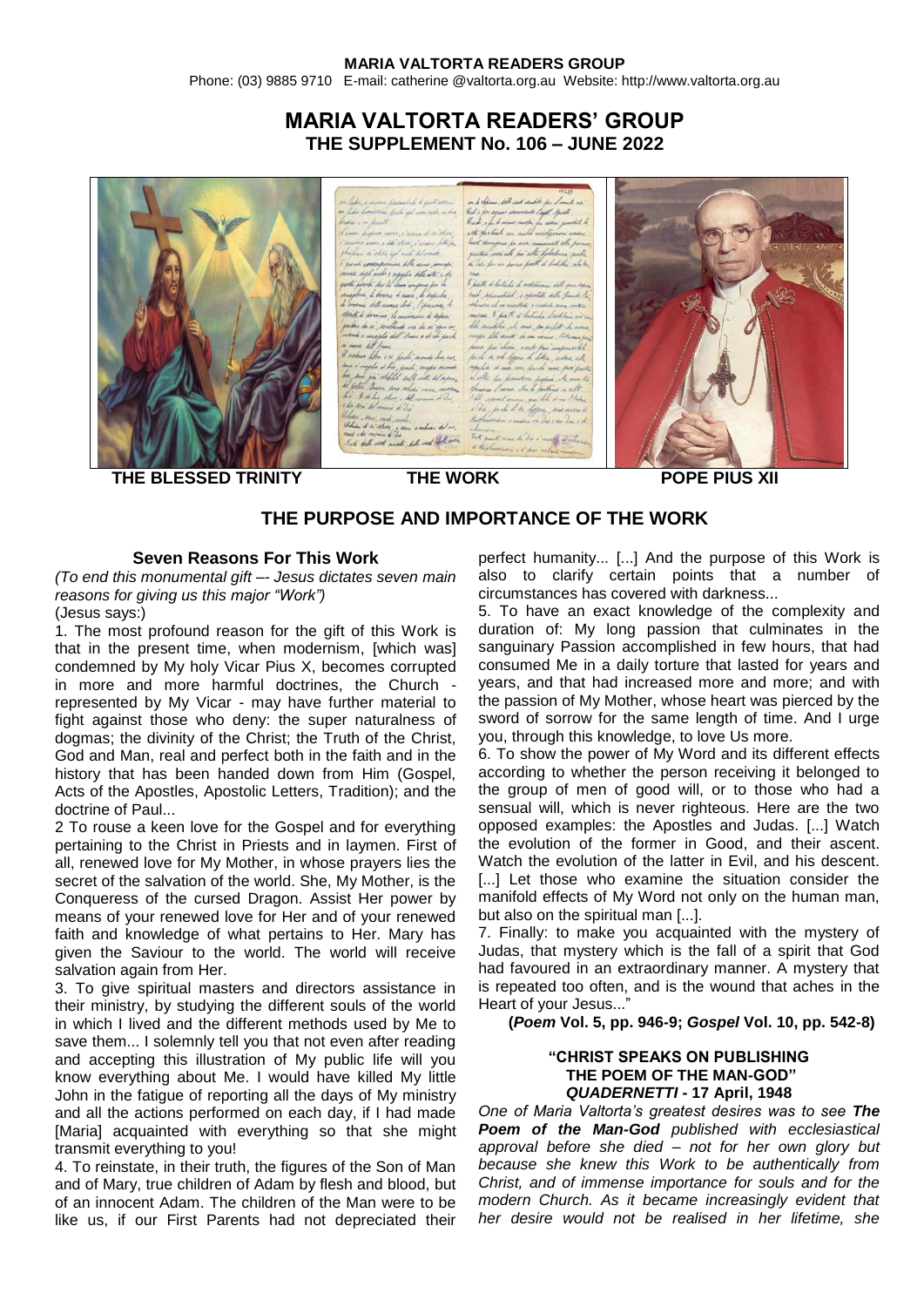Phone: (03) 9885 9710 E-mail: catherine @valtorta.org.au Website: http://www.valtorta.org.au

*offered to Jesus the renunciation of this desire to see it published before she died. We see Christ's response to Valtorta's offering.*

(Valtorta says:) Immediately after Holy Communion [...], I say to Jesus: "I offer You also my life, and I renounce seeing the Work published - provided they, the Communists, do not triumph."

Jesus responds to me: I have always accepted every offering of yours and every sacrifice of yours. But this one, no. My Will is otherwise. These desires of yours go against My Will, and I cannot accept them. My Will is that the Work be published because, if it is true that the holocaust of one creature can do so much to keep the Antichrist from triumphing, My Word can do much more when spread it among the crowds...

You [Maria] could achieve one tenth, one hundredth, not even that… one thousandth, with your sacrifice. The Work —that is: I Myself who speak to the believers to fortify them, to the lukewarm to inflame them, to the incredulous to make believers of them, to the sinners to convert them, to those against God and to the uncertain wavering between being of God or against Him (who are often weaker and enslaved to certain doctrines by the cunning who are really against God or on the way to being so) to make them sons of God anew—can achieve one thousand times one thousand, and one thousand times ten thousand. Your sacrifice would be increased by your degree of glory. But I, I want many—now preys of Satan—to have celestial glory. It is for this that I have given the Work. I know that it means health—for whoever reads it with good will—to know Me. Just this alone. On the other hand [...] the wave advances. The wave of hate for the Teaching and Militant Church. And the war against the most holy liberty of man advances against those things which God Himself does not violate: free choice, freedom of conscience, and freedom of faith and action.

And yet, even this is needed because, in truth, all Earth is becoming the great whore, Babylon: mother of fornication and abominations. Too many put themselves at her service. She has become the Beast of the Abyss: seducing too many weak [souls], and persecuting too many who are strong: My Holy Confessors.

But in order that Satan, the Antichrist, and all the beasts of the Abyss may seduce less, and that My servants may be supported in the impending persecution—which will be always more extended and increased in power—I want the Work to go [out] to the crowds. I said when I was on Earth—though I am always among My Christians—and I repeat it now that I am in Heaven: "I have pity for this people" [Matt 15:32; Mk 8:2]. "If I do not give them food, they will faint." I say it also again now: "I have pity for this people. I want to give them the Word of Life, the Food that keeps them Living in the Faith, so they do not faint." Therefore, My secret apostle, I do not welcome your offering. If you want to offer Me a sacrifice according to your present intention, ask Me to make you die as soon as the Work is published, in Italy and in many other Nations—all needing the Words of eternal Life to be saved and to live. [This would be] without your having time to gather any praise, or to taste the joy of knowing My Will is accomplished—for the fulfillment of which you have struggled so much, you struggle now, and you will

struggle, by suffering always more. This I welcome. The other offerings—no. Because they are contrary to My Will. **(**From *Quadernetti* **pp. 83-4,** Translated by the Sitemaster of: A 20<sup>th</sup> Century Mystic: Maria Valtorta) Refer to **<http://www.bardstown.com/~brchrys/PubPoem.html>** for the full passage and footnotes.

#### **THE ETERNAL FATHER TO POPE PIUS XII ON THE POEM & THE CHURCH** *QUADERNETTI* **- 23 December, 1948**

*The following brief Dictation was given by God the Father Himself to Valtorta to give to the then reigning Pope Pius XII [...]. It seems to be a stern admonition to Pope Pius to believe in the Divine origin of Valtorta's masterwork, The Poem of the Man-God, and to accept the Work as a new gift of evangelization for the Church of our time.*

**The Eternal Father To His Holiness Pope Pius XII:** 'Invoke My Spirit and read. Read that which He, the Spirit, can illuminate for you. Read the words of those who saw a time [to come], and another time [to come], and yet another time: the time coming right after them. The time of My Word among men. Your own time. *This time*. Read and see. Hell advances. And in the Church (by "Church" understand the society of *all Catholic* Christians), in the Church of My Christ there is no longer that holiness which would spur the God of Victories to send His angels to defeat the demons.

The Church of My Christ, badly interpreting the word of her Divine Founder, believes herself so strong, so invulnerable, as not to care anymore—in the majority of her members, and even in her most chosen membersabout the practice of those actions which would make God her friend. She presumes, she feels herself superior to each and to all. She says: "I am established. Nothing will prevail over me."

No. Learn how to understand the words of God. Do not fall back into the *intentional* errors of the ancient scribes who wanted to interpret the prophesies and promises of God in a way that pleased their foolish pride as a chosen People, believing they were established in such election until the end of time, whatever be their manner of life. Their error caused their fall, drew them toward extermination, to dispersion and to persecution. And for twenty centuries they are expiating the error which they wanted to embrace.

Hell will not prevail provided the Church be holy as her eternal High Priest charged her to be. Look back through the centuries. Times of spiritual decadence of the Mystical Body, especially of its teaching members, correspond to separation into factions, to the death of disciples. In the Church, Hell prevails in greater or smaller measure to the extent that she despoils herself of her holiness, and hence, of God's help. *Hell is always prevailing, even if it is not destroying*. And in her life in the world, the Church has never known a time like this of such lethargy: [even] there where there is no corruption, none of the threefold corruption [*cf. 1 Jn 2:16*]. Nor has she ever experienced such an assault by Hell. [...] Oh! Spirit of My Christ, perfect Spirit of the Most Perfect Shepherd, true life of His Church, how the will of men has been dissipated and suffocated in those for whom the law of the flesh is stronger than that of the spirit—infused in vain by God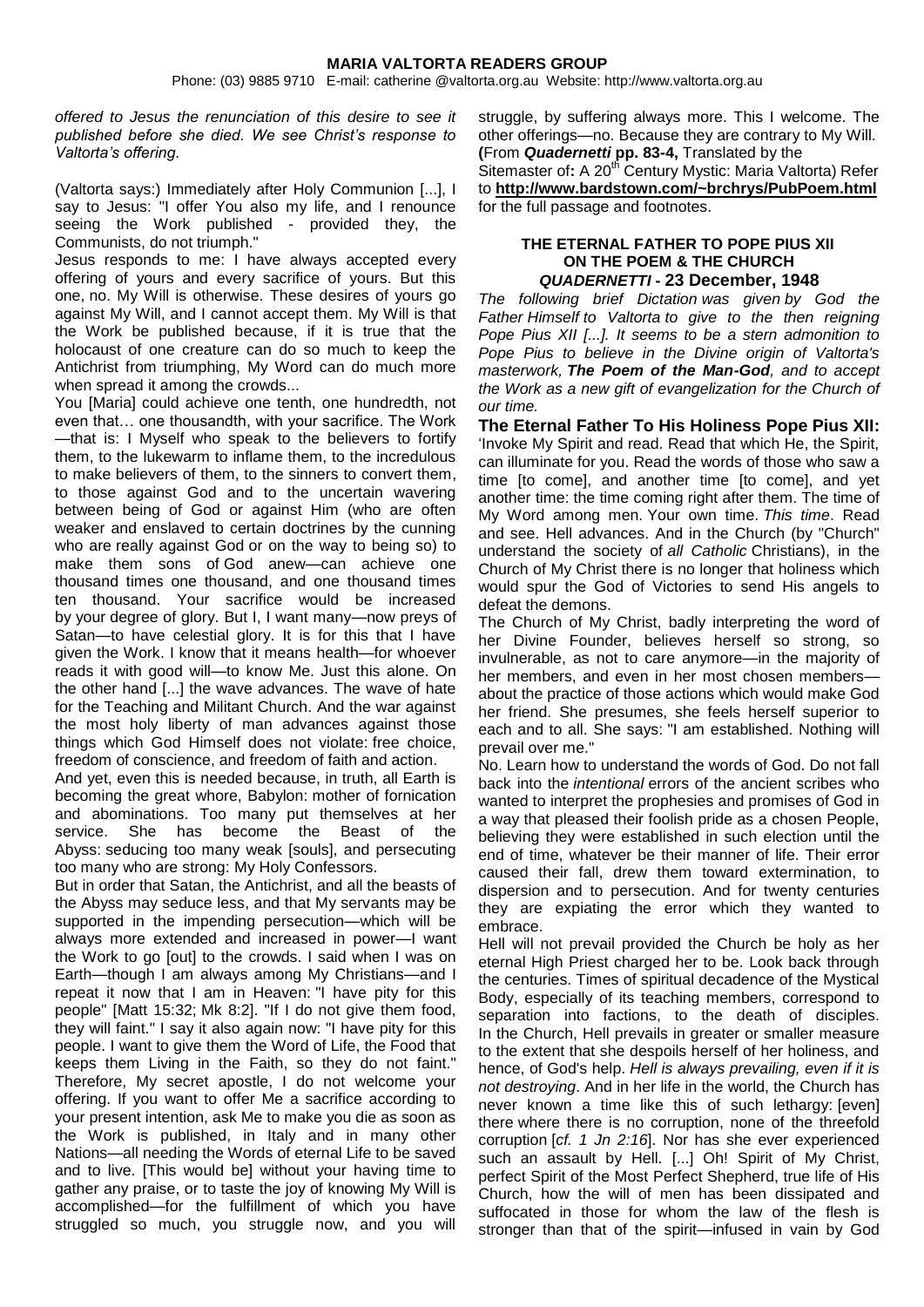Phone: (03) 9885 9710 E-mail: catherine @valtorta.org.au Website: http://www.valtorta.org.au

with the fullness of His gifts! [...] Oh! Wretched men! What are they without Me? How can they judge Me and My perfect Will, if they do not know how to judge themselves, and repent and be reborn in the Spirit of God?

Read, read, re-read, meditate, tremble, weep. The time of Shebna is imminent. A large part of the Church is already overwhelmed, hurled like a ball into the midst of the unbridled mobs. This I have already said for years to My messenger so that it might be told to You. This I say today to You, Vicar of My Christ and My servant [...].

You, you at least, do not be like too many others. Separate your will from theirs, so as not to make yourself their accomplice. You are My servant; but they are your servants, and You are the Supreme Head. Your word loosens and binds only in accordance with Mine which, since you serve Me in holiness and love, unites Itself to yours *so that it may be God Who speaks with your lips as Pontiff.* In your hands is the rod, and in your spirit, Wisdom. I gave them to you when I chose you. Use that power and knowledge as befits you, and do not disgust your Lord Who has wanted to mark your Papacy with an extraordinary gift: the Good News newly evangelized, in order to reconfirm the Gospel that has come down through the ages, in order to help you, O Father of Christendom, and to help all Christianity against which the accursed Dragon advances.

Don't You, too, shake your head. Do not say: "There is no proportion between the gift and its hidden danger," as some say, and tempt you to say. Do not offend Me Who have begotten the Word. I, Who am the Mighty, and can do all if I will. I am a Father, and if a son obeys Me, I help him whatever be the size of the hidden danger that assails him.

Do not look at the instrument through which the gift of the Word comes to you, and which comes to the aid of those who believe, or those who have doubts, or even those who do not believe. The instrument has obeyed in serving the Word and the orders received from God. And therefore, she has directed herself to You, so that You may do what God wills. But if you reject the instrument, it is not so much her whom you strike and against whom, being blameless, you sin; as much as it is Me whom you strike, *Us*—We Who are One God in Our marvelous Trinity. And you sin against Love because Love, Our Triune Love, wants to give *this—*the Word of God—to your Pontificate. And if you resist My Will of love, you repeat the gesture of the Chief Priests, the Sanhedrin, the Pharisees, the Sadducees and Scribes, who did not bend to the evangelizing Charity. They persecuted Him and condemned Him before the hour marked for His Martyrdom [...].

And I, Who am the Lord, I say to You: "You, all of you, have far more need of My defence than did your predecessors or the lambs of the flock over these twenty centuries because first the Shepherds will be struck, and hence the flock will be scattered" [*Zech 13:7*]. Appease the Lord your God. You are able to. You are the Pontiff. You have no excuse for not doing so. Do not imitate Pilate, or yours will be the fate of Pilate, who was not justified by the symbolic washing of his hands. He failed in justice as much, and more, than if he had condemned without asking others to condemn in his stead. [He failed in justice] more because having the power and authority to do so, he should have known how

to silence sinful tongues. Do not fail to recognize Him Who speaks in the work. It would be a judgment upon You. And then recognizing Him, serve Him by making Him known. It will be Your glory

Do not spurn this warning, even if it comes to you by means of a creature. Other predecessors of yours listened to My instruments. And if the Church is still Roman, it is because a Pontiff surrendered himself to Catherine (of Siena).Be just, so that you may have your Lord as your ally against the Antichrist who advances.'

**(**From *Quadernetti pp. 165-70* Translated by the Sitemaster of A 20<sup>th</sup> Century Mystic: Maria Valtorta) Refer to **<http://www.bardstown.com/~brchrys/PPiusXII.html>** for the full passage and footnotes.

#### **CHRIST SPEAKS ON THE WORK** *QUADERNETTI* **- 16 June, 1950,**

*Christ often refers to the great* **Poem of the Man-God** *as "The Work" and His "Gift" of Mercy and Love. He has also revealed the great importance and value He places on this Work as a "new evangelization" of the Gospel for our times. Hence, it is not surprising that both Christ and God the Father have expressed Their dismay and chagrin at the rejection and opposition by ecclesiastical authorities to the publication and diffusion of this great Work among the faithful.* 

(Jesus says:) 'Behold, infinite Charity, which is My attribute, has drawn from this most Merciful Heart a new gift of infinite Mercy, of divine Mercy for men: the Work. It was to serve to fortify the three Theological Virtues in their spirits, and the four Cardinal Virtues, and to give My Love the exact measure of Its dimension to those who are about to be overwhelmed by the hatred of Satan, of the Antichrist and of his servants.

And I gave the Work [to people] in time, before the dreadful appointment, so that it might be spread as manna and medicine for the multitudes so that they may not die [. So that they] may not lose their faith because of the events, or curse God or deny His Existence because they will say, if He existed, He would not have permitted these things— He Who, we were told, can do all things. I gave [the Work] in time, asking from My first Servants, the Priests, shepherds of souls, the very small, easy, just, and meritorious labor of granting its publication—a minuscule labor compared to My very great Gift and to your very great labor, Maria, accomplished in your physical and moral conditions. I gave it in time, I Who am Wisdom and know all, Who am Charity and do all for love, Who am Allseeing and know the right hour for every event or manifestation. I have spoken in every way, with prayers, with prophesies already accomplished, [and] with reprimands also for the Shepherds [who are] nonshepherds who, foolishly secure in their well-being, do not have the compassion to be real Shepherds for their lambs.

They have mocked, derided, trampled My Will of love. They have afflicted and condemned My servants to a long passion . They have acted according to their own will, by the decision they have taken, though not having even the least reason for acting as they do, thus depriving souls of My Gift. What are they waiting for? That a world-wide cataclysm may permit them to justify their evil actions, and to say: "Given the particular hour which besieges the world, it is as impossible for us, as it would be for others,